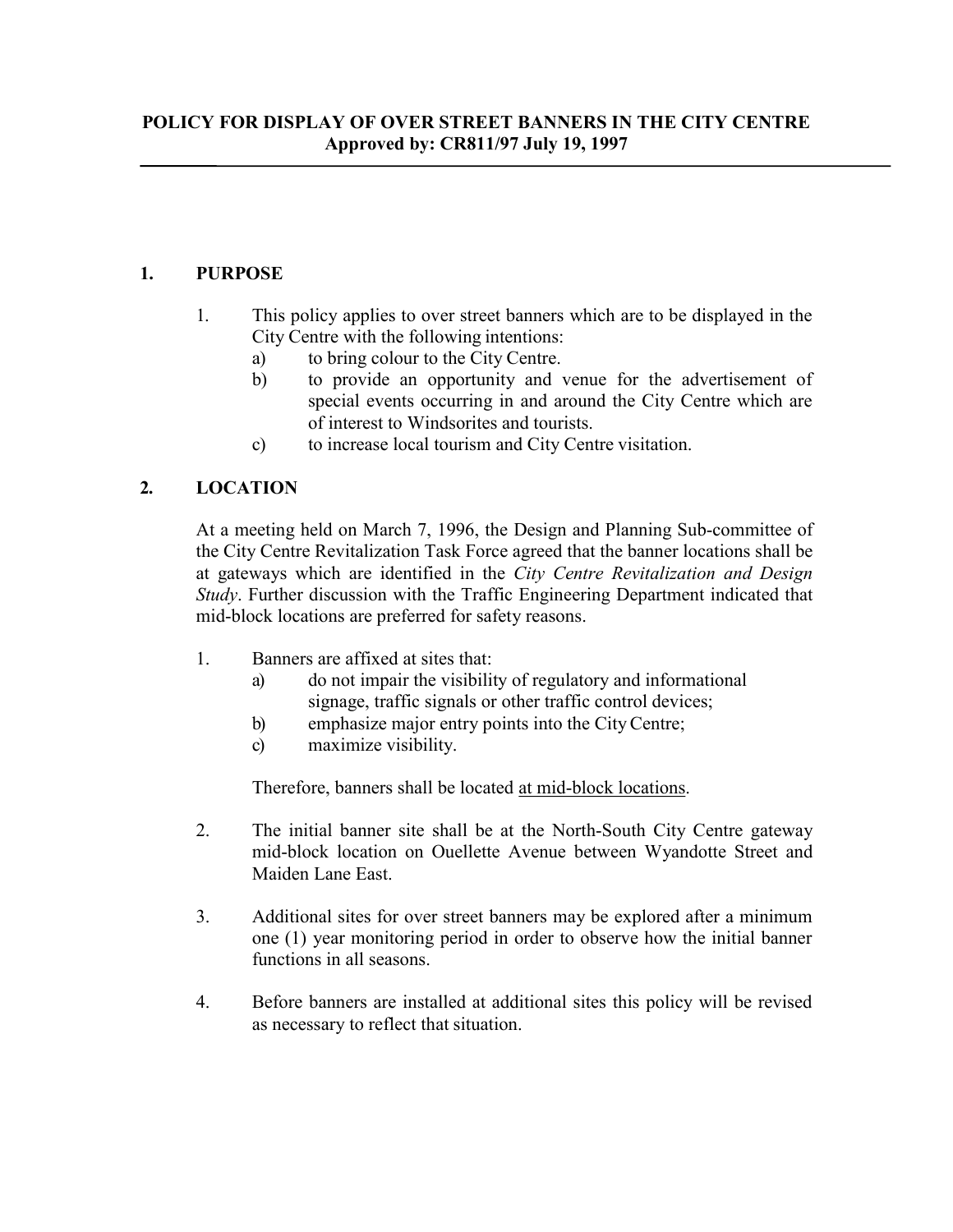#### **3. BANNER POLES INSTALLATION AND MAINTENANCE**

- 1. The esthetic design of the banner poles shall:
	- a) complement the existing decorative street furniture and lamp standards in the City Centre.
	- b) exhibit a "sculptural" quality such that they appear as attractive streetscape elements when there are no banners affixed to them.
- 2. Banner poles shall be owned and paid for by the City of Windsor.
- 3. As with most other streetscape elements on the public right-of-way, the Public Works Dept. shall have the responsibility for:
	- a) approving the engineering design of banner poles and footings;
	- b) initially installing banner poles.
- 4. The Parks & Recreation Department shall have the responsibility for maintaining the banner poles in satisfactory condition. Costs associated with banner pole maintenance shall be chargeable to the Banner Maintenance and Administration Fund (see Sec. 5.8)

### **4. BANNER SPECIFICATIONS**

Banners eligible for display shall meet the criteria established in this section. The City of Windsor reserves the option of not honouring a request to display a banner which does not meet the specified banner criteria.

- 1. Over street banners used for display shall be purchased, paid for, and owned by the applicant. The City of Windsor assumes no responsibility for the care, maintenance, or condition of a banner approved and installed for display.
- 2. Banners shall be constructed of suitable materials such as canvas or vinyl to ensure durability during the display period.
- 3. Banners shall meet the following construction specifications and those illustrated in Schedule A:
	- a) standard length of banner shall be 40" (12.2m).
	- b) standard width of banner shall be  $4^{\prime\prime}(1.2 \text{ m})$ .
	- c) sufficient vent openings to minimize the "sail effect" of the banner.
	- d) top connection break away strength of 2,000 pounds.
	- e) bottom connection break away strength of 1,000 pounds.
- 4. Banners shall be designed so that both sides of the banner surface contain a message and/or are decorative. There should be no "backside".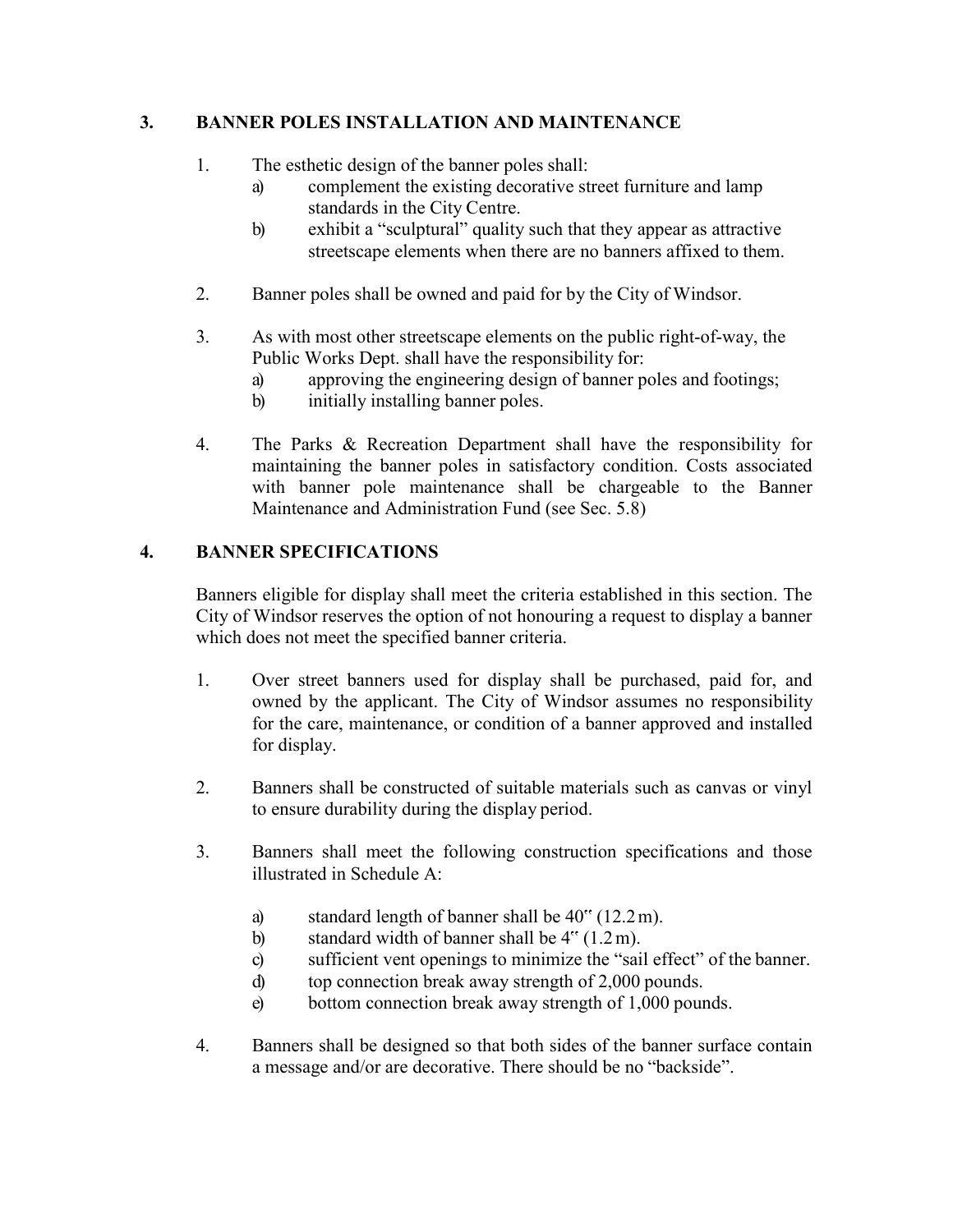- 5. The visual images and written messages of banners shall be within the confines of good taste. If there are reasonable grounds to suspect a banner proposed for display is deficient in these regards, City staff processing requests to display banners shall refer the request to City Council for a final decision.
- 6. Banners are permitted only to advertise time-limited community festivals, events and activities. There shall be no advertisement of commercial enterprises except as identified sponsors of a festival, event or activity. No more than 20% of the area on each side of a banner shall be used to identify commercial enterprise sponsors. Any federal, provincial and/or municipal regulations concerning commercial sponsorship shall also apply.

# **5. BANNER DISPLAY**

- 1. The Commissioner of Parks & Recreation shall administer requests to display and temporarily remove over street banners.
- 2. Applicants permitted to display over street banners shall be non-profit, charitable or other groups deemed by the Commissioner of Parks & Recreation to be acting in the public interest.
- 3. Completed applications shall be submitted to the Commissioner of Parks & Recreation at least four (4) weeks prior to the desired banner display period.
- 4. Completed applications for the display of banners shall be considered on a first come, first served basis. Where there is more than one such application made simultaneously for a single or overlapping display period, negotiations with the applicants will be held in an effort to reach a mutually agreeable arrangement for display.
- 5. The standard period of banner display permitted per application shall be three (3) weeks.
- 6. Requests for a banner display period of less than three (3) weeks shall be considered by the Commissioner of Parks & Recreation whose decision is final. The standard three week rental fee shall apply in this circumstance.
- 7. If the nature of the advertised event or activity on the banner exceeds three (3) weeks, and there is no banner scheduled to replace the banner already on display, an additional display period of up to three (3) weeks may be permitted provided that the pro-rated rental fee for each additional week is paid before the additional display period begins.